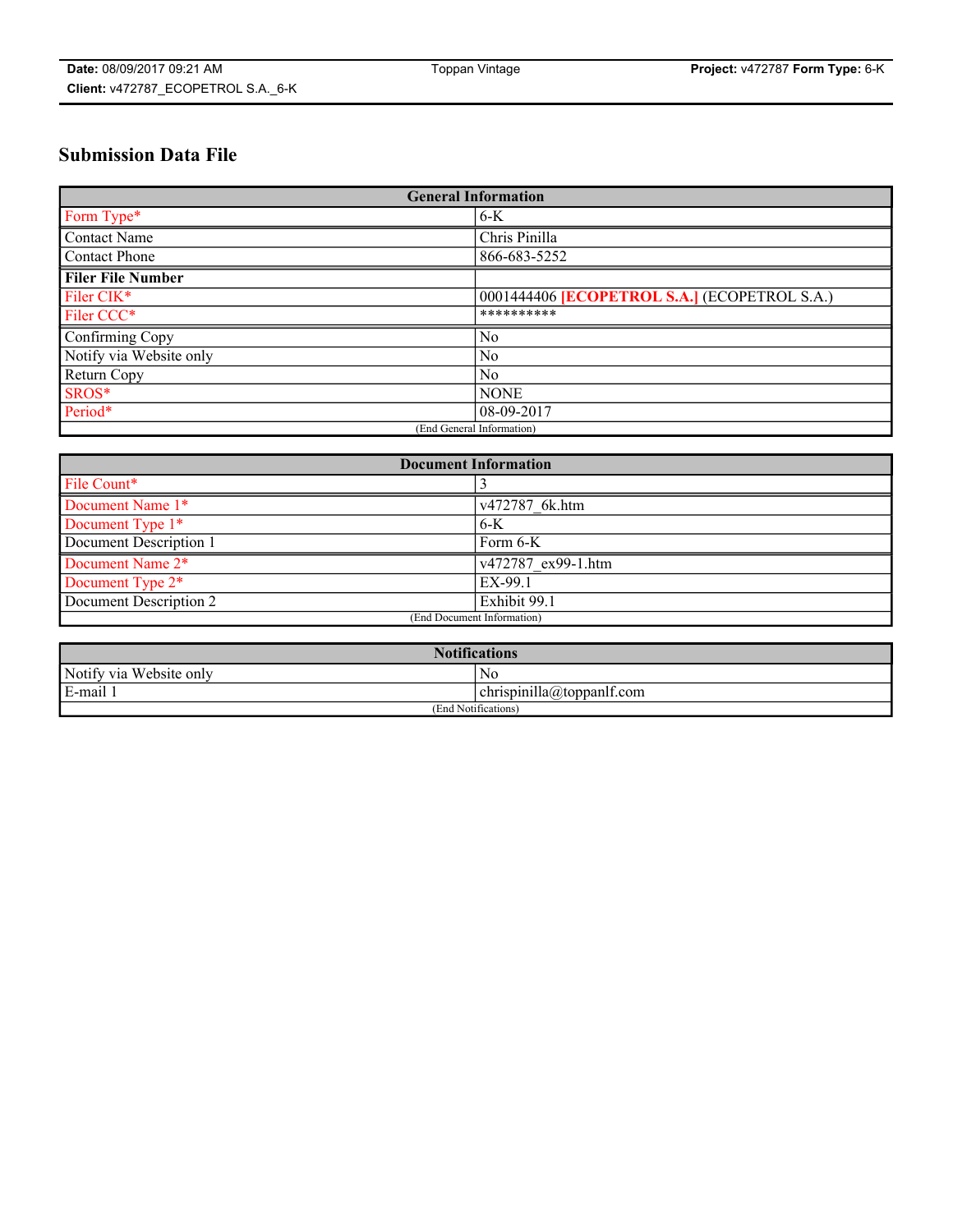## **UNITED STATES SECURITIES AND EXCHANGE COMMISSION Washington, D.C. 20549**

#### **FORM 6-K**

## **REPORT OF FOREIGN PRIVATE ISSUER PURSUANT TO RULE 13a-16 OR 15d-16 UNDER THE SECURITIES EXCHANGE ACT OF 1934**

For the month of August, 2017 Commission File Number 001-34175

ECOPETROL S.A.

(Exact name of registrant as specified in its charter)

N.A.

(Translation of registrant's name into English)

COLOMBIA

(Jurisdiction of incorporation or organization)

Carrera 13 No. 36 – 24 BOGOTA D.C. – COLOMBIA

(Address of principal executive offices)

Indicate by check mark whether the registrant files or will file annual reports under cover of Form 20-F or Form 40-F.

Form 20-F  $\boxtimes$  Form 40-F  $\Box$ 

Indicate by check mark if the registrant is submitting the Form 6-K in paper as permitted by Regulation S-T Rule 101(b)(1)

 $Yes \Box$  No  $\boxtimes$ 

Indicate by check mark if the registrant is submitting the Form 6-K in paper as permitted by Regulation S-T Rule 101(b)(7)

 $Yes \Box$  No  $\boxtimes$ 

Indicate by check mark whether the registrant by furnishing the information contained in this form is also thereby furnishing the information to the Commission pursuant to Rule 12g3-2(b) under the Securities Exchange Act of 1934.

 $Yes \Box$  No  $\boxtimes$ 

If "Yes" is marked, indicate below the file number assigned to the registrant in connection with Rule 12g3-2(b): 82- N/A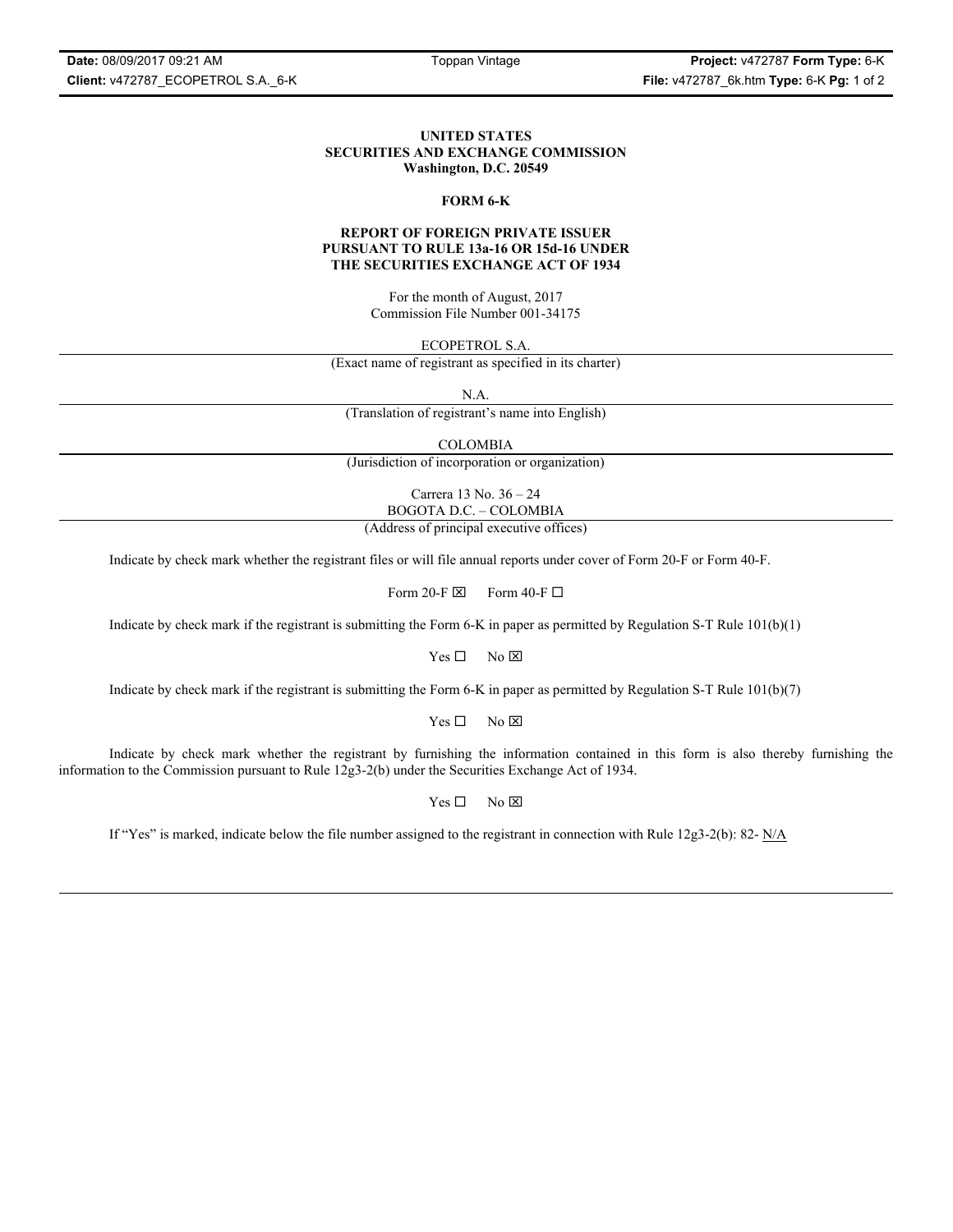## **SIGNATURES**

Pursuant to the requirements of the Securities Exchange Act of 1934, the registrant has duly caused this report to be signed on its behalf by the undersigned, thereunto duly authorized.

Ecopetrol S.A.

By: /s/ María Fernanda Suárez Name: María Fernanda Suárez Title: Chief Financial Officer

Date: August 9, 2017